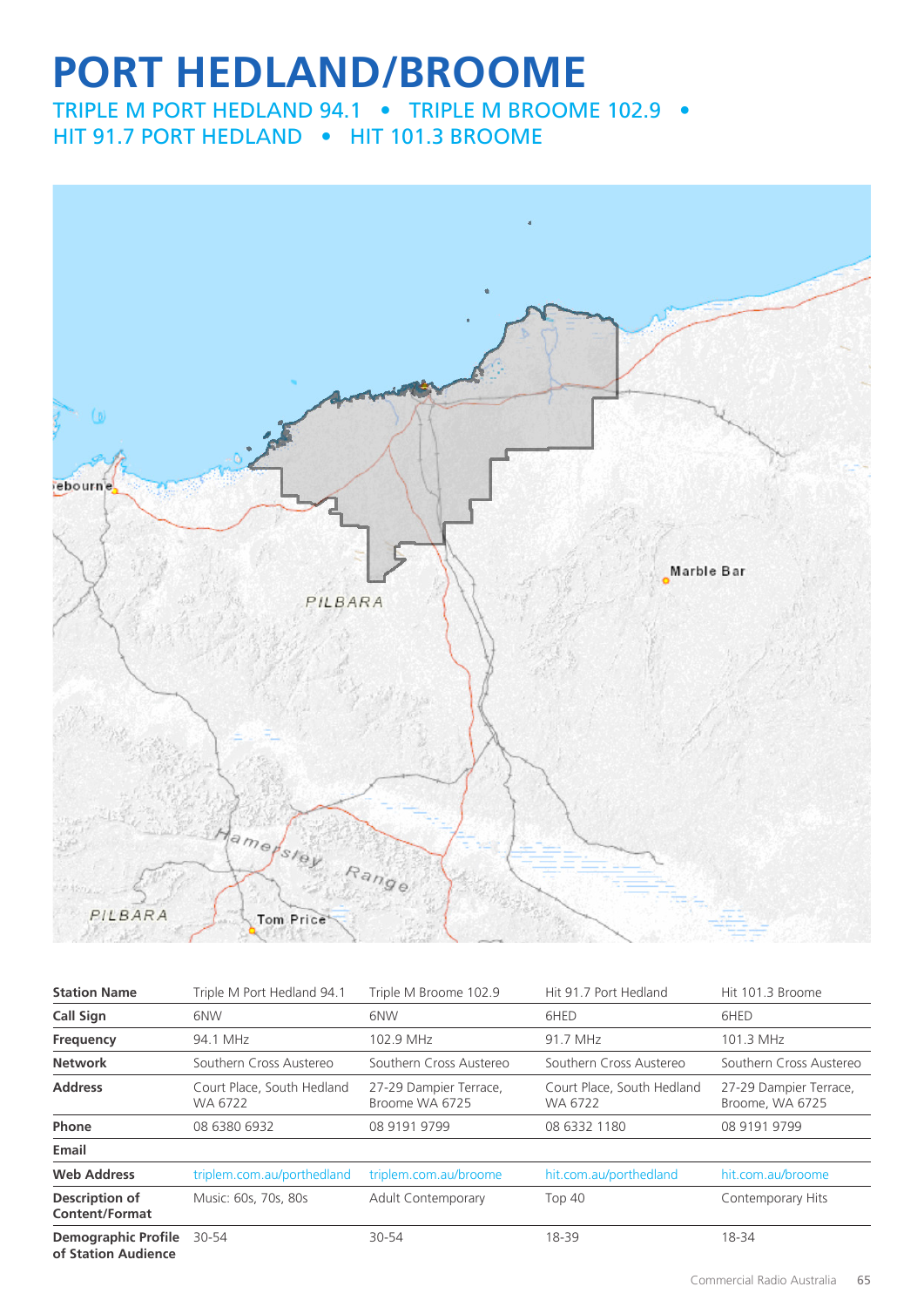# **PORT HEDLAND**

Port Hedland is located over 1,600 kilometres north of Perth via the Great Northern Highway or 1,761 kilometres via the North West Coastal highway. Port Hedland is an important regional centre in the Pilbara Region of Western Australia.

Port Hedland is an industrial centre that revolves around the mining and shipping of iron ore – the port is one of the largest iron ore ports in Australia. The town is committed to the extraction, processing and exporting of iron ore. An iron ore crushing mill is located at Nelson Point.

The satellite town of South Hedland (18 kilometres inland) was established due to a shortage of land above cyclonic storm surge levels adjacent to the original town site.

Broome is one of the tourist hotspots for Western Australia with visitors coming from all over the country to see the famous Cable Beach and the magnificent sunsets, and to ride the camel trains. Broome is the western gateway to the natural landscapes of the Kimberley.

In comparison to the 2011 census, the population within the radio licence area of Port Hedland has increased by 1% to 31,164. Port Hedland has a very young population; 62% of the population is aged under 40 years, and 30% are aged under 25 years. The birthplace for 72% of the population was Oceania including Australian, New Zealander, Indigenous and Islander persons.

5,278 people (17%) were attending an educational institution in 2016; half of these in infants or primary, 28% attending a secondary educational institution, 11% attending TAFE and 11% attending university or another tertiary institution. Of the 12,063 people (39%) who already have a tertiary qualification, 30% have a degree and 70% have a certificate, diploma or another tertiary qualification.

Of the total dwellings (8,761) in the Port Hedland radio licence area, 12% are owned outright and 19% are mortgaged. Private rental properties represent 50% of total dwellings.

With a large mining industry in the area, incomes in Port Hedland are generally higher than average. 13% of households have a household income range between \$42,000 – \$77,999pa, 11% between \$78,000 – \$103,999pa, 14% between \$104,000 – \$129,999pa, and 37% over \$130,000pa.

#### **AGRICULTURE**

Port Hedland is located in the arid northwest of Western Australia and is primarily a mining area – the main industries are iron ore processing and export. As mining is the economic focus in the area, it does not support much farming; however the area does have some livestock production, with over 4 thousand beef cattle.

#### EMPLOYMENT

The majority (70%) of the labour force of 16,839 is employed full time. The main industries of employment are:

- Mining;
- Education and Training/Health Care and Social Assistance; and
- Wholesale Trade/Retail Trade/Accommodation and Food Services.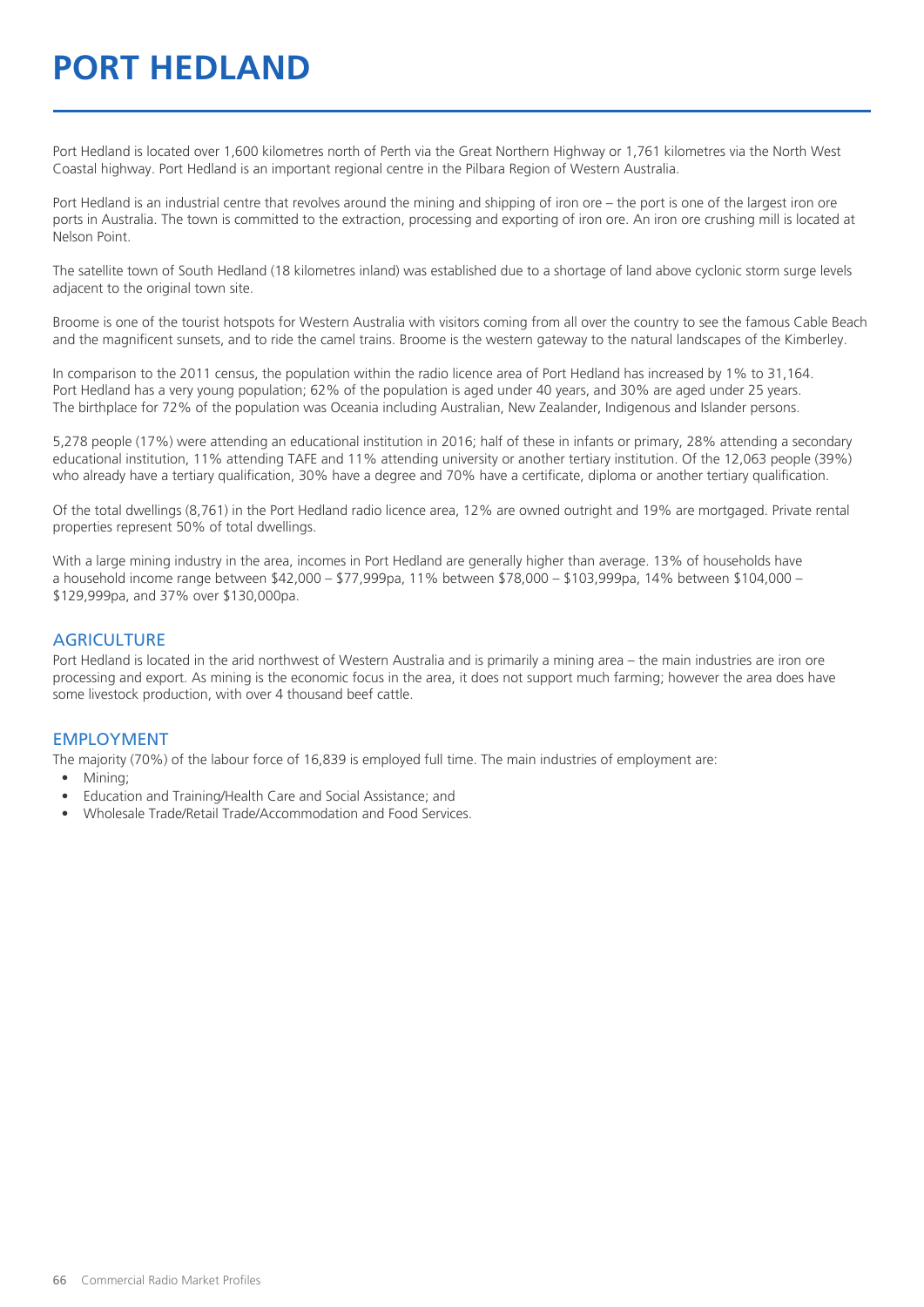# **PORT HEDLAND**

# AGE COHORTS

| Age                   | Male   | Female | Total  | <b>Market</b><br>population |
|-----------------------|--------|--------|--------|-----------------------------|
| $10 + \gamma$ ears    | 14,530 | 11,754 | 26,284 | 84.34%                      |
| 0-9 years             | 2,496  | 2,384  | 4,880  | 15.66%                      |
| $10-17$ years         | 1,335  | 1,288  | 2,623  | 8.42%                       |
| 18-24 years           | 1,078  | 1,027  | 2,105  | 6.75%                       |
| $25-39$ years         | 5,312  | 4,413  | 9,725  | 31.21%                      |
| 40-54 years           | 4,126  | 3,023  | 7,149  | 22.94%                      |
| 55-64 years           | 1,855  | 1,380  | 3,235  | 10.38%                      |
| 65-74 years           | 657    | 498    | 1,155  | 3.71%                       |
| 75+ years             | 167    | 125    | 292    | 0.94%                       |
| Total 2011 population | 17,480 | 13,360 | 30,840 |                             |
| Total 2016 population | 17,026 | 14,138 | 31,164 | 100%                        |
| % change 2011-2016    |        |        | 1.05%  |                             |

### LABOUR FORCE

| <b>Employment classification</b> | Total  | Labour force |
|----------------------------------|--------|--------------|
| Full-time employed               | 11,754 | 69.8%        |
| Part-time employed               | 3,114  | 18.49%       |
| Not stated employed              | 1.185  | 7.04%        |
| Unemployed                       | 786    | 4.67%        |
| <b>Total labour force</b>        | 16,839 | 100%         |

# HOUSEHOLD INCOME

| Income range (pa)       | <b>Total</b> | Occupied<br>dwellings |
|-------------------------|--------------|-----------------------|
| $$0 - $7,749$           | 135          | 1.55%                 |
| $$7,750 - $20,999$      | 318          | 3.65%                 |
| $$21,000 - $41,999$     | 613          | 7.03%                 |
| $$42,000 - $77,999$     | 1,130        | 12.96%                |
| $$78,000 - $103,999$    | 989          | 11.34%                |
| $$104,000 - $129,999$   | 1,183        | 13.57%                |
| $$130,000 - $155,999$   | 713          | 8.18%                 |
| $$160,000 - $181,999$   | 603          | 6.92%                 |
| $$182,000 - $207,999$   | 706          | $8.1\%$               |
| $$208,000+$             | 1,184        | 13.58%                |
| Not stated              | 1,145        | 13.13%                |
| <b>Total households</b> | 8,719        | 100%                  |

# FAMILY STRUCTURE

| <b>Type of family</b>         | <b>Total</b> | <b>Total families</b> |
|-------------------------------|--------------|-----------------------|
| Couple families - Children    | 2,946        | 45.92%                |
| Couple families - No children | 2,459        | 38.33%                |
| Single parents                | 927          | 14.45%                |
| Other families                | 83           | 1.29%                 |
| <b>Total families</b>         | 6.415        | 100%                  |

# **OCCUPATION**

| <b>Employment classification</b>                                     | Total  | <b>Occupations</b> |
|----------------------------------------------------------------------|--------|--------------------|
| Managers/Professionals                                               | 4,234  | 26.29%             |
| Technicians & trade workers/<br>Community & personal service workers | 5,137  | 31.9%              |
| Clerical & administrative workers                                    | 1.856  | 11.53%             |
| Sales workers                                                        | 971    | 6.03%              |
| Machinery operators & drivers/Labourers                              | 3,554  | 22.07%             |
| Not stated                                                           | 352    | 2.19%              |
| <b>Total</b>                                                         | 16,104 | 100%               |

# INDUSTRY

| Industry                                                                                                      | Total  | Workforce |
|---------------------------------------------------------------------------------------------------------------|--------|-----------|
| Agriculture, forestry & fishing                                                                               | 236    | 1.48%     |
| Mining                                                                                                        | 3,370  | 21.16%    |
| Manufacturing/Electricity, gas, water &<br>waste services/Construction                                        | 1,708  | 10.72%    |
| Wholesale trade/Retail trade/<br>Accommodation & food services                                                | 2.496  | 1567%     |
| Transport, postal & warehousing/<br>Information, media & communications                                       | 1,323  | 8.31%     |
| Financial & insurance services/<br>Rental hiring & real estate services/<br>Administration & support services | 961    | 6.03%     |
| Professional scientific & technical services                                                                  | 459    | 2.88%     |
| Public administration & safety                                                                                | 958    | 6.02%     |
| Education & training/Health care &<br>social assistance                                                       | 2,965  | 18.62%    |
| Arts & recreation services                                                                                    | 177    | 1 1 1 %   |
| Other services                                                                                                | 606    | 3.81%     |
| Not stated                                                                                                    | 667    | 4.19%     |
| <b>Total</b>                                                                                                  | 15,926 | 100%      |

# ANNUAL HOUSEHOLD EXPENDITURE

| <b>Product or service</b>            | $$000's$ (pa) |
|--------------------------------------|---------------|
| Food & non-alcoholic beverages       | 110,379       |
| Alcoholic beverages                  | 14,334        |
| Clothing & footwear                  | 19,375        |
| Household furnishings & equipment    | 28,105        |
| Furniture & floor covering           | 9,576         |
| Household appliances                 | 7,348         |
| Household services & operation       | 19,896        |
| Medical care & health expenses       | 44,657        |
| Motor vehicle purchase               | 13,961        |
| Motor vehicle running costs          | 64,158        |
| Recreation                           | 82,469        |
| Recreational & educational equipment | 19,366        |
| Holidays                             | 36,755        |
| Personal care                        | 13,603        |